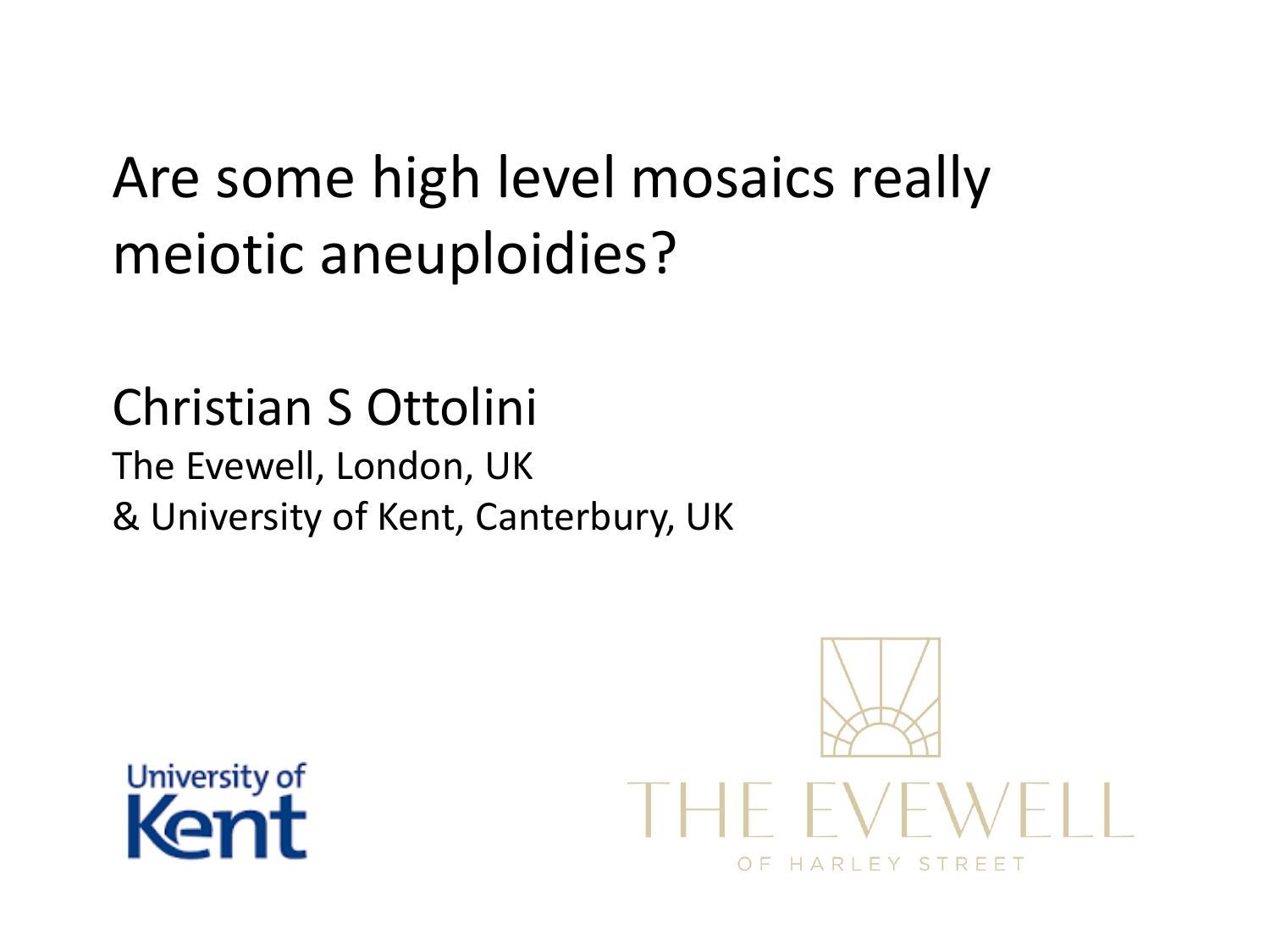### Mosaic embryos

- Mosaicism is a common feature of human preimplantation embryos and is often detected when performing PGT-A on trophectoderm biopsy samples.
- Compared to euploid embryos, mosaic embryos appear to result in a lower pregnancy rate and a higher miscarriage rate.
- "Mosaic aneuploid embryos with < 40% abnormal cells in the TE sample had an OIR of 50% compared to 27% for mosaics with 40–80% abnormal cells in the TE, and 9% for complex mosaic embryos."

*Munné et al 2019*

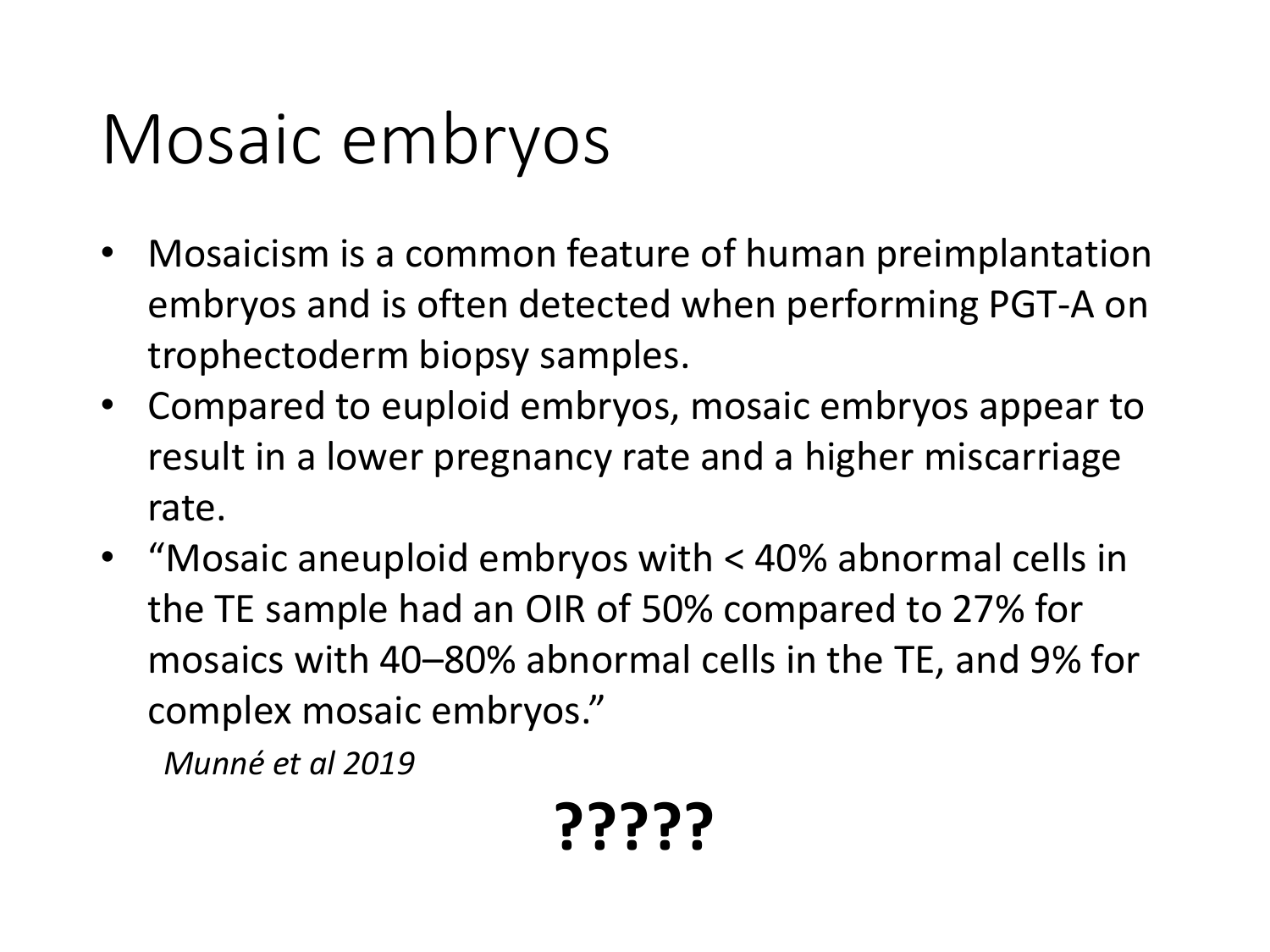## Methodology

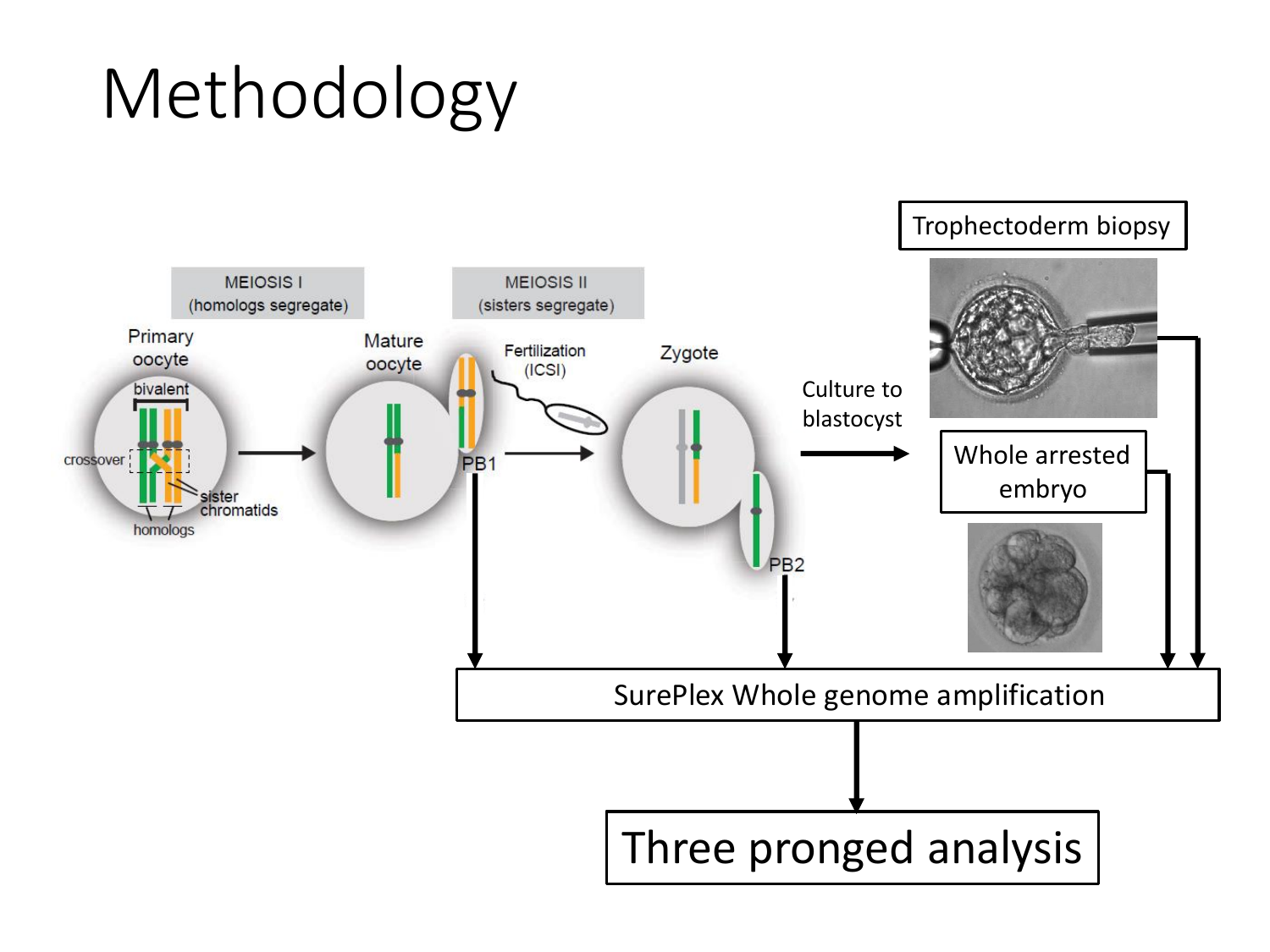### Part 1 – Polar body analysis



Maternal haplotype 1

Maternal haplotype 2

4th chromatid in the embryo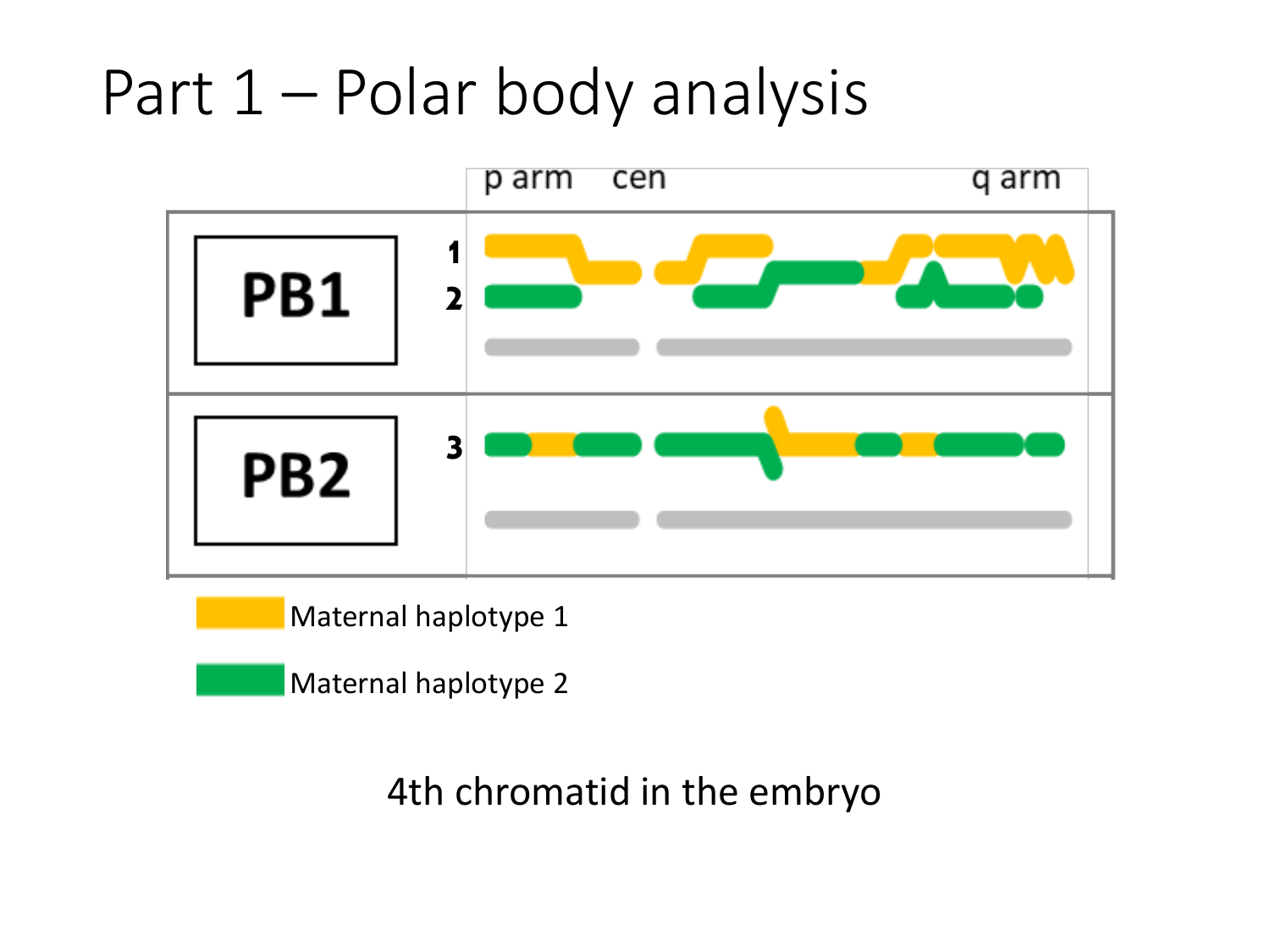### Part 2 - Karyomapping



- No paternal meiotic errors observed
- Karyomapping confirmed 100% of meiotic errors identified in the polar body anaysis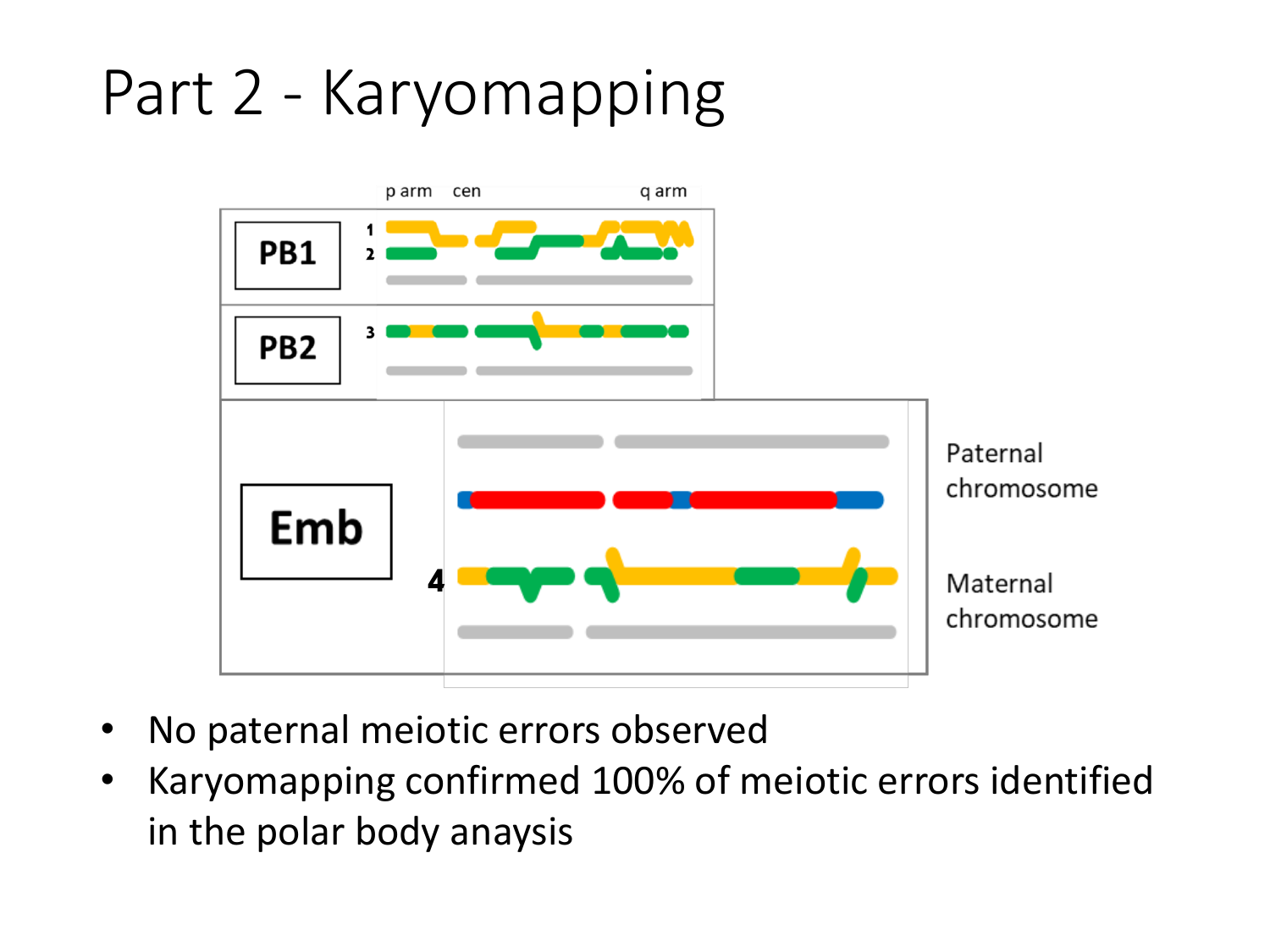Part 3 - NGS



• Measure the level of copy number variations (CNVs)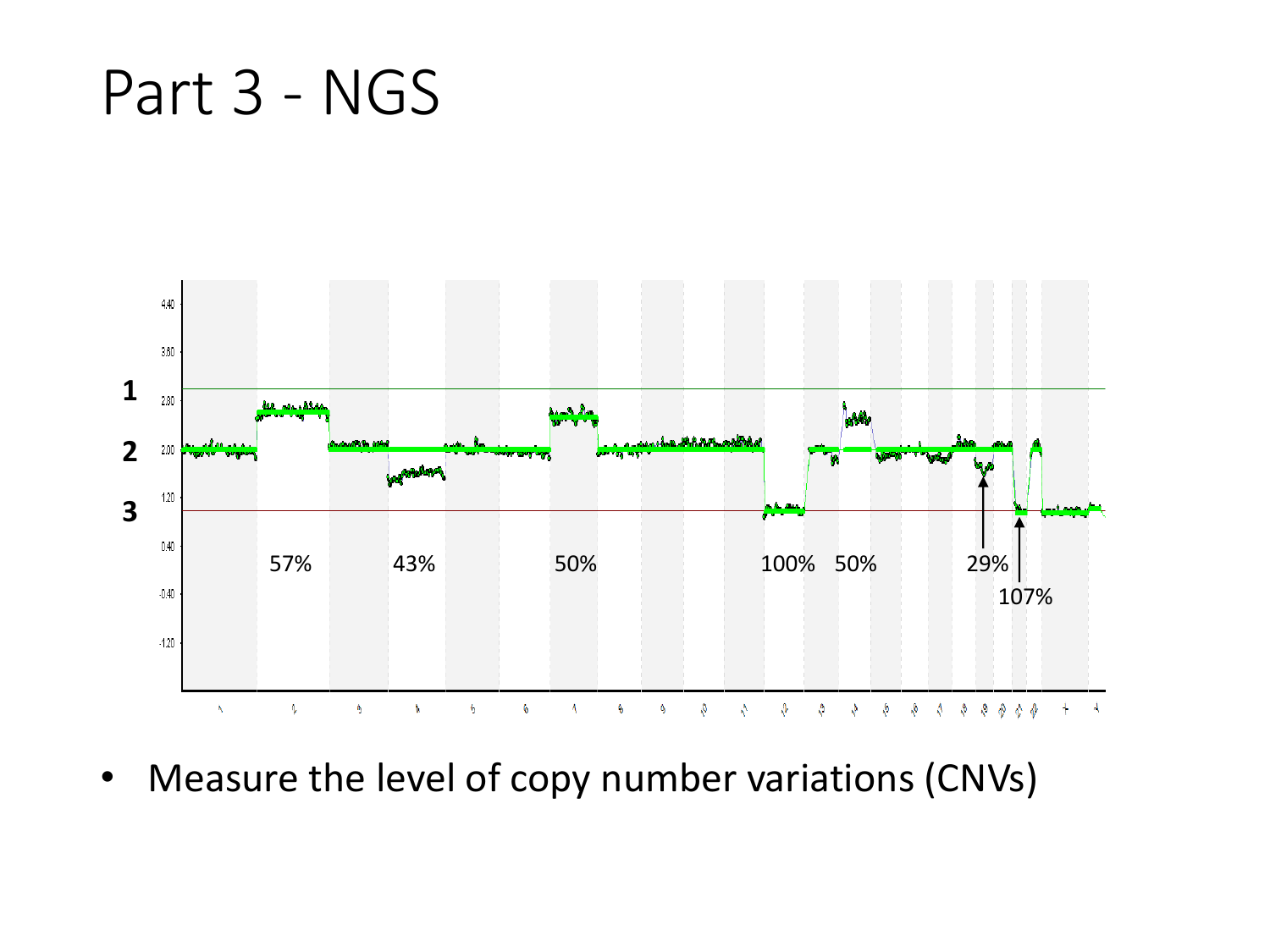### Combined analysis of the 3 parts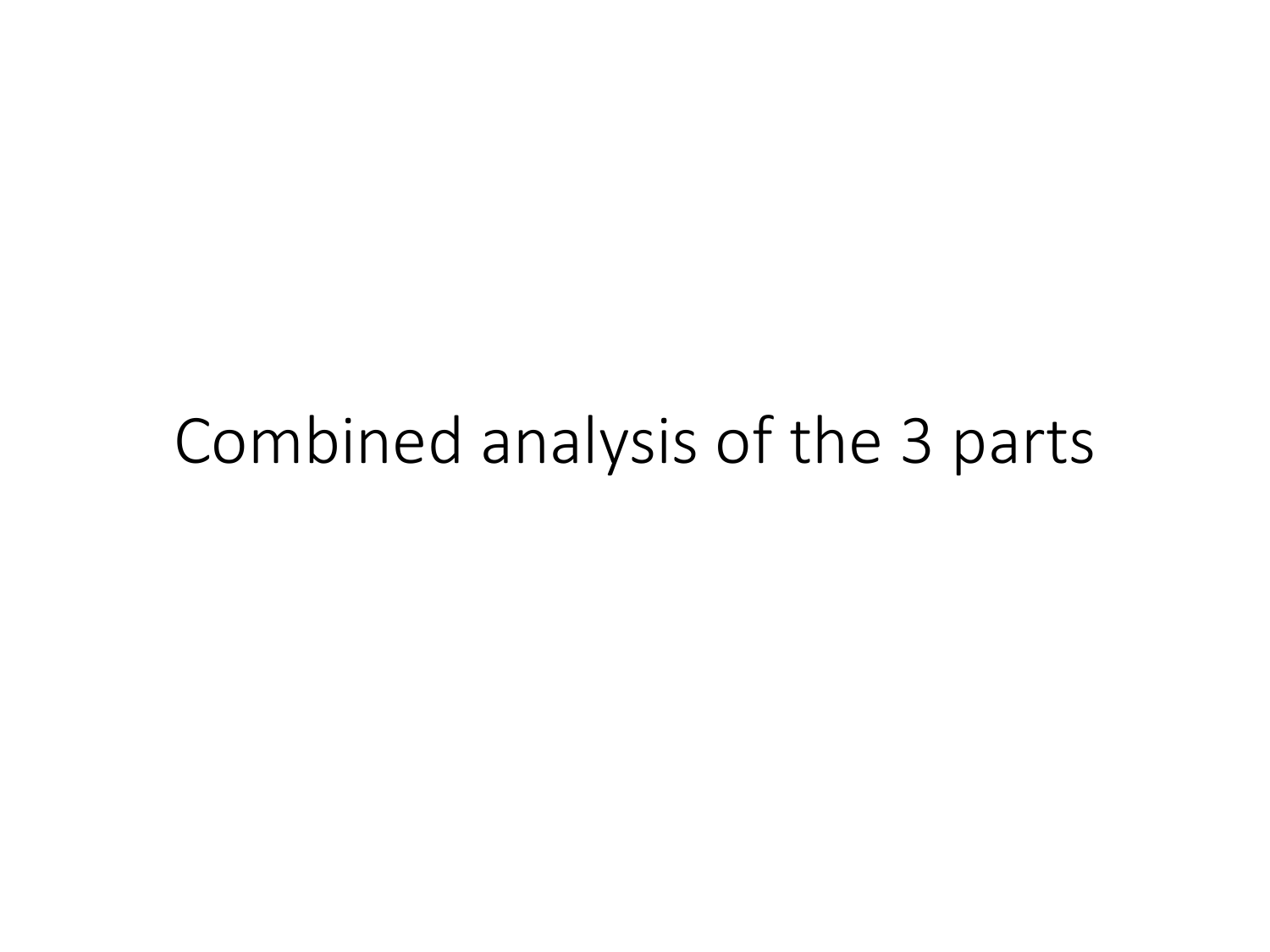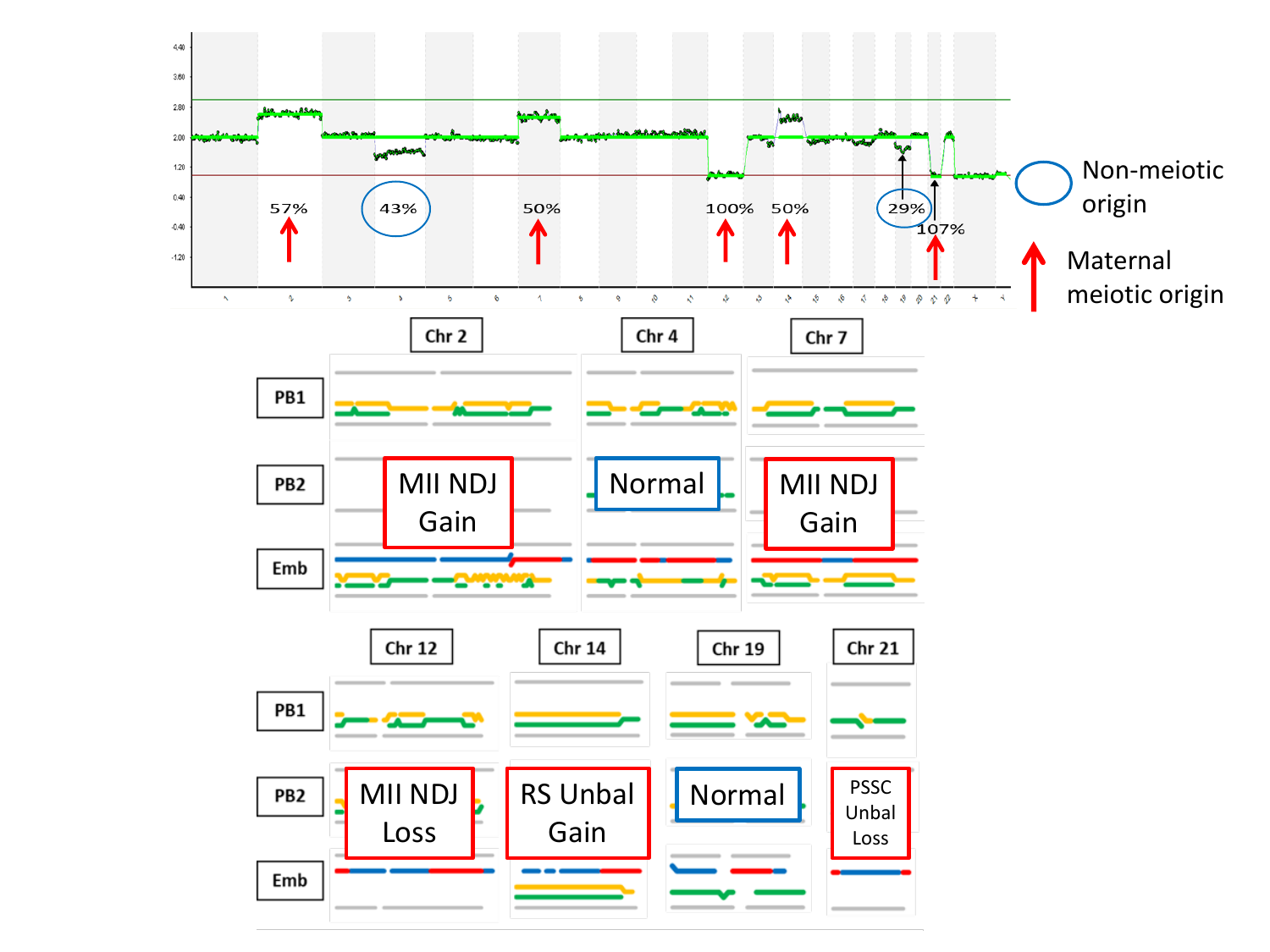#### Copy number variant (CNV) level of meiotic vs non-mitotic errors in TE biopsy samples

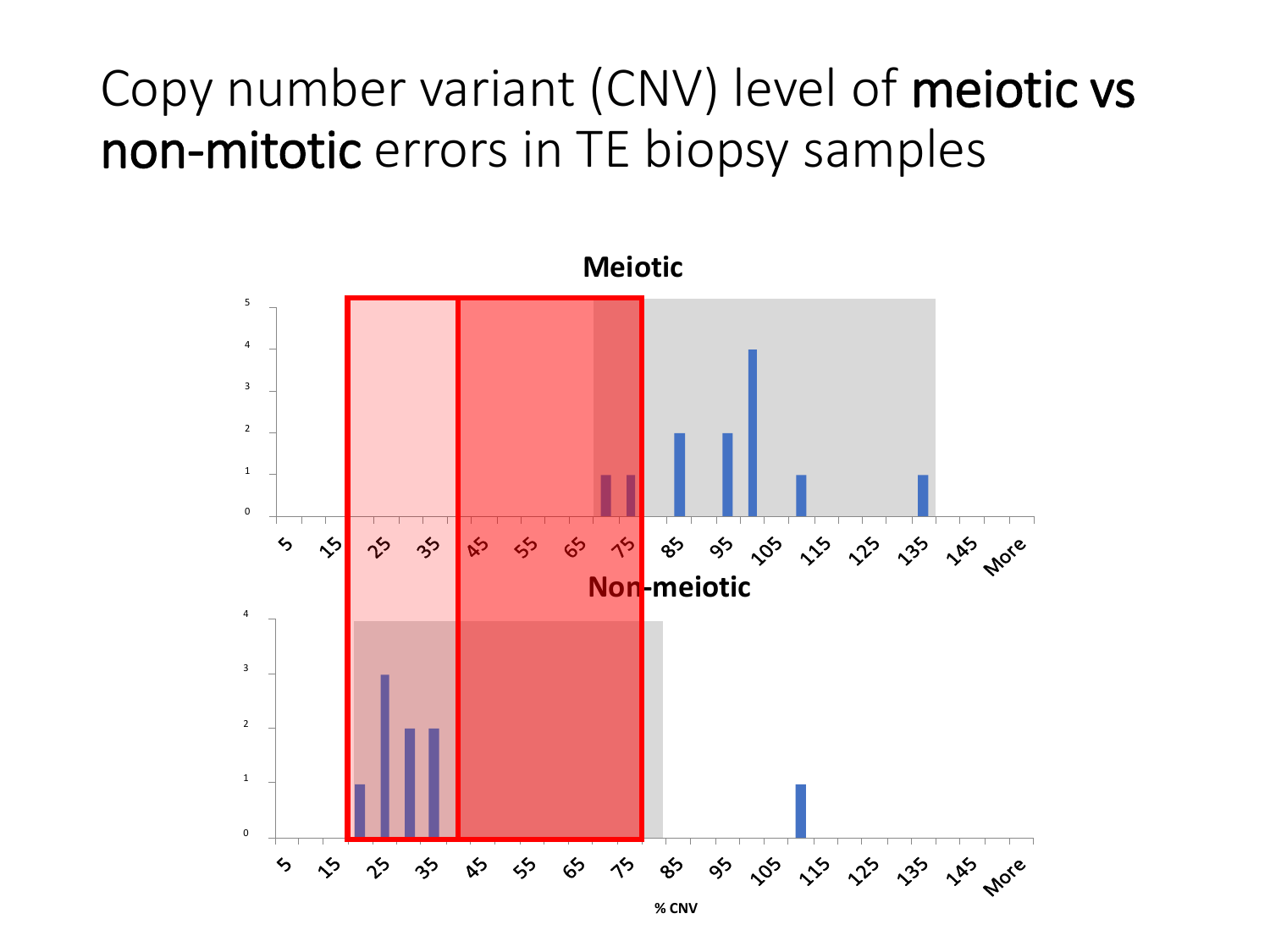# Findings

- Karyomap analysis of the trophectoderm biopsies and embryos was concordant for all of the meiotic aneuploidies identified by polar body analysis
- No paternal aneuploidies were identified by karyomap analysis in any of the embryos
- Non-meiotic changes (mosaics) were detected by NGS with predominantly low CNV levels
- All meiotic aneuploidies were detected by the NGS-based copy number analysis with a wide range of CNV levels
- **A significant portion of meiotic aneuploidies were classified as mosaic by CNV levels**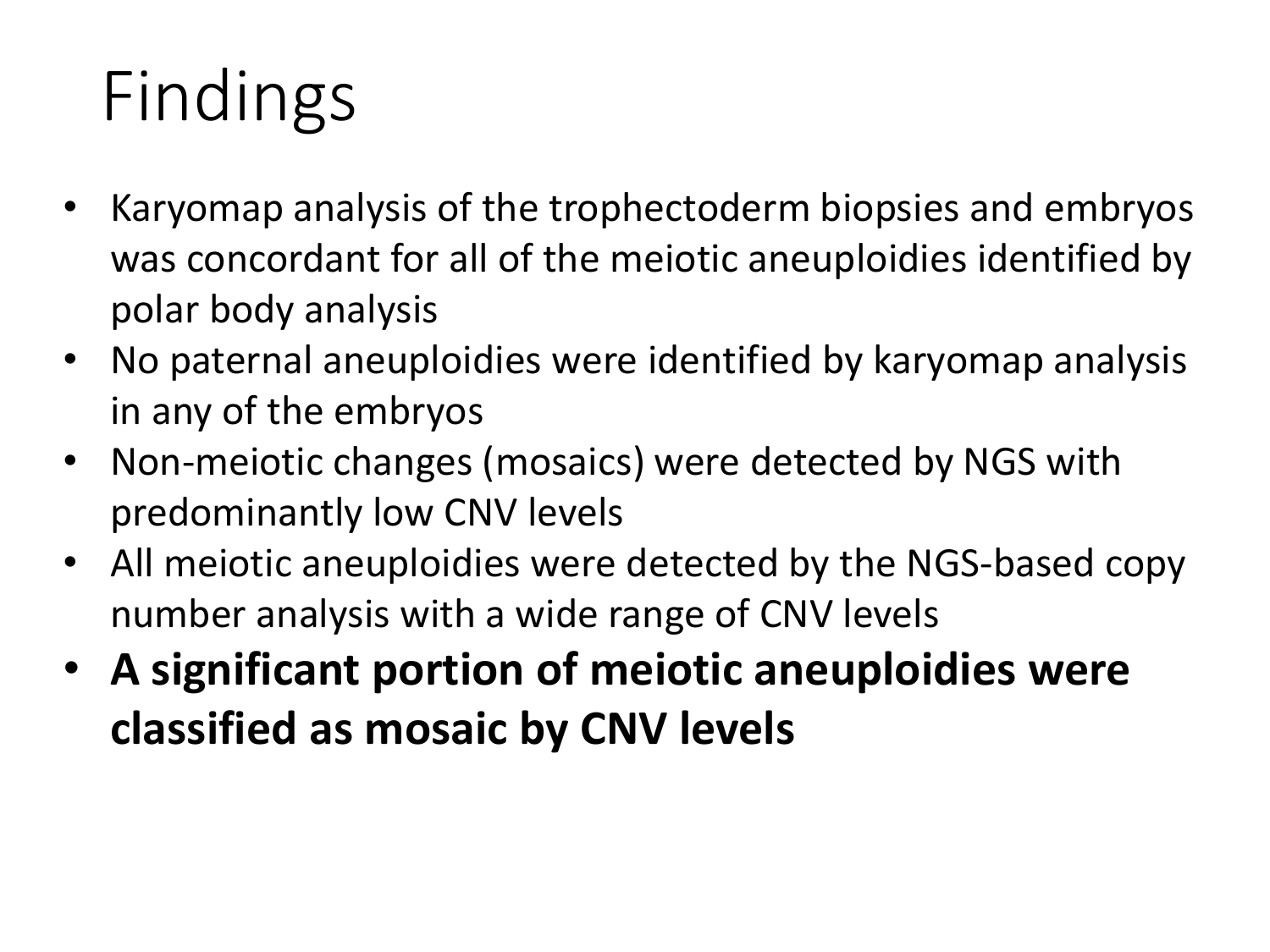## Clinical experience

- Thirteen couples consented to follow up of DNA from 21 "mosaic only" embryo biopsy samples by SNP genotyping and Karyomapping
- 63 chromosome copy number changes (both whole chromosome and segmanetal) were identified in the NGS as mosaic (range 1-13 per sample)
- 12 mosaic changes (19%) were identified as meiotic in origin in 10/21 samples (48%)\*
- 5 mosaic embryos considered to be at low risk of an affected pregnancy after genetic counselling were transferred to four patients, resulting in three live births.

\*This included one sample identified as a triploid with a single maternal meiotic trisomy.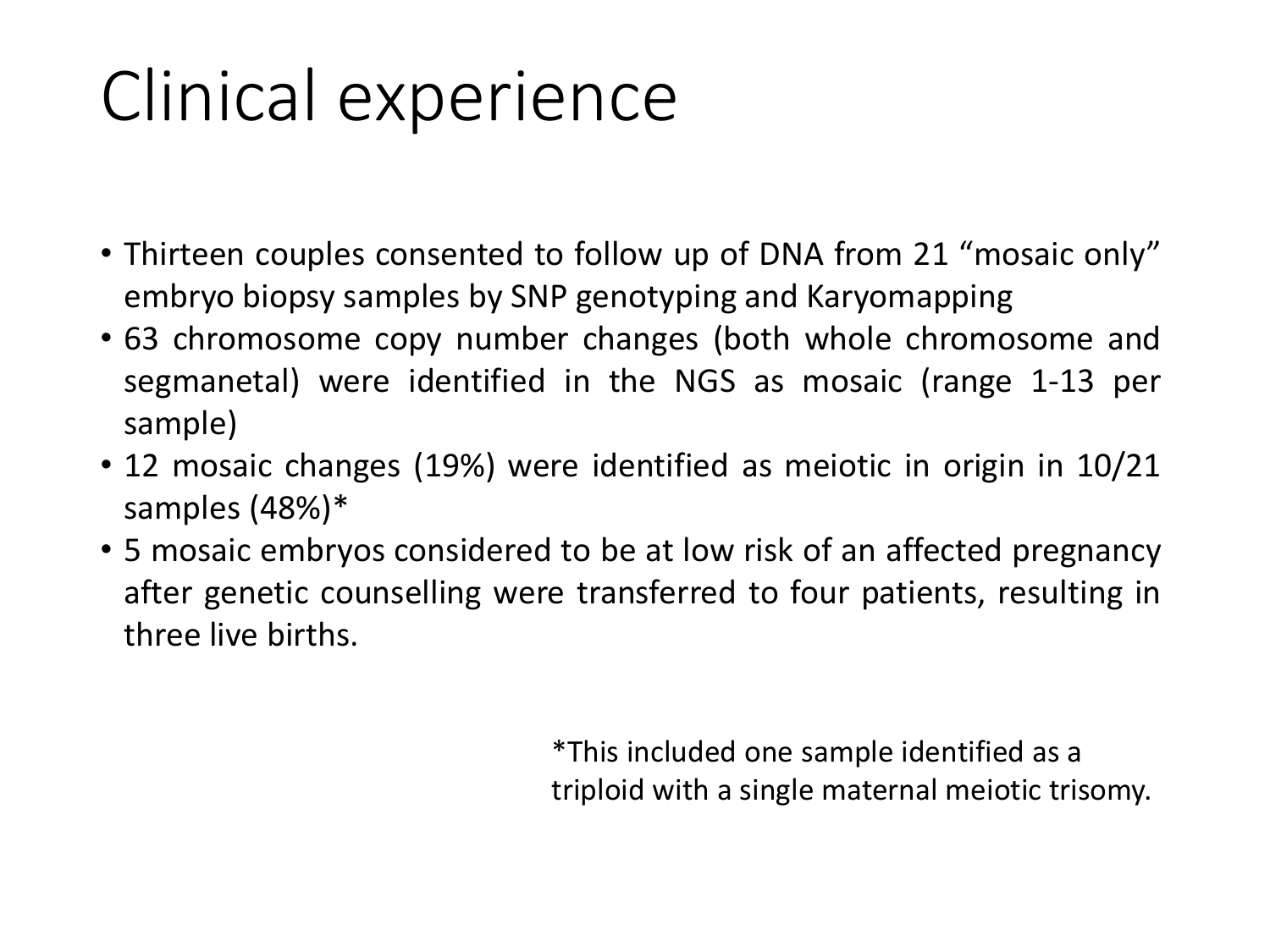### Conclusions

- NGS-based copy number analysis of embryo samples robustly detects meiotic aneuploidy - not always expected 100% CNV
- NGS-based copy number analysis of embryo samples frequently detects non-meiotic CNVs, mostly in the region of low level mosaics
- **CNVs are not reliable for classifying meiotic vs mitotic errors in clinical trophectoderm biopsy samples**
- SNP genotyping and karyomapping of embryo samples is an extremely robust tool for detecting meiotic aneuploidy
- SNP genotyping is useful to confirm mosaicism identified by NGS – optimising clinical outcomes following mosaic embryo transfer